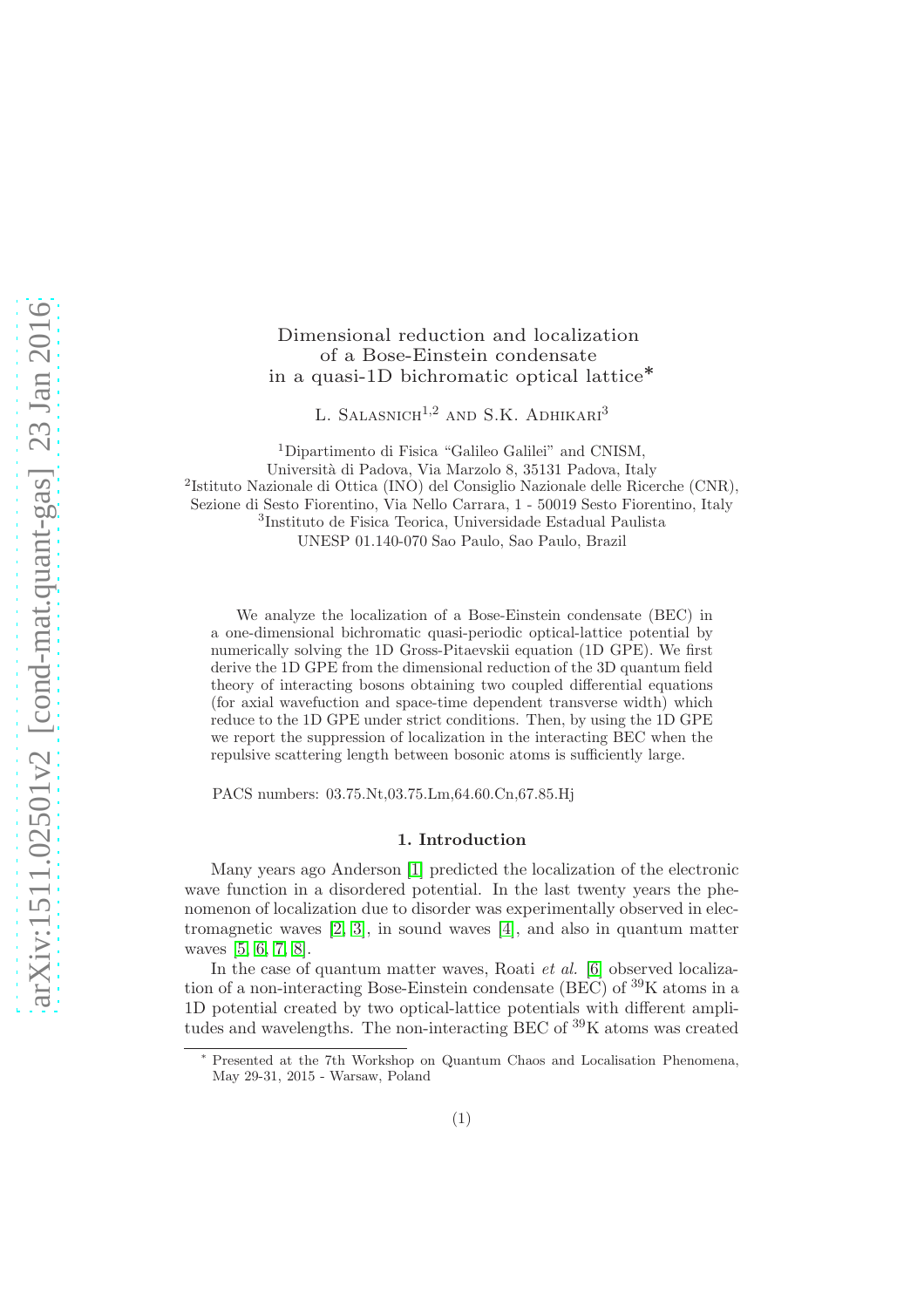[\[6\]](#page-8-5) by tuning the inter-atomic scattering length to zero near a Feshbach resonance [\[9\]](#page-8-8). The 1D quasi-periodic potentials have a spatial ordering that is intermediate between periodicity and disorder [\[10,](#page-8-9) [11,](#page-8-10) [12\]](#page-8-11). In particular, the 1D discrete Aubry-Andre model of quasi-periodic confinement [\[11,](#page-8-10) [12\]](#page-8-11) displays a transition from extended to localized states which resembles the Anderson localization of random systems [\[13,](#page-8-12) [14\]](#page-8-13). Modugno [\[15\]](#page-8-14) has recently shown that the linear 1D Schrödinger equation with a bichromatic periodic potential can be mapped in the Aubry-Andre model and he studied the transition to localization as a function of the parameters of the periodic potential.

To investigate the interplay between the bichromatic potential and the inter-atomic interaction in the localization of a BEC, we use the 1D Gross-Pitaevskii equation (1D GPE) [\[16\]](#page-8-15). We first show that the 1D GPE can be derived from the dimensional reduction of the 3D quantum field theory of interacting bosons  $[17]$ , obtaining a nonpolynomial Schrödinger equation [\[18,](#page-8-17) [19\]](#page-8-18) which reduces to the 1D GPE only under strict conditions. Then we numerically solve the 1D GPE by using a Crank-Nicolson predictorcorrector method. We find that the cubic nonlinearity of the 1D GPE, which accurately models the binary inter-atomic interaction of atoms, has a strong effect on localization: a reasonably weak repulsive nonlinear term is capable of destroying the localization [\[20\]](#page-8-19). Our results on the effect of nonlinearity in the localization are in qualitative agreement with similar predictions based both 1D continuous [\[21\]](#page-8-20) and discrete nonlinear Schrödinger equation with random on-site energies [\[22\]](#page-8-21).

We stress that, in addition to the results discussed here on a pure BEC in a bichromatic lattice (see also [\[20\]](#page-8-19)), in the last few years there have been studies of localization of a BEC vortex [\[23\]](#page-8-22), of a dipolar BEC [\[24\]](#page-8-23), of a spin-orbit coupled BEC [\[25\]](#page-8-24), of a Bose-Fermi mixture [\[26\]](#page-8-25), of a BEC on a random potential [\[27\]](#page-8-26), among other possibilities of localization of matter wave.

## 2. 1D Gross-Pitaevskii equation with a quasi-periodic bichromatic potential

In the experiment of Roati et al. [\[6\]](#page-8-5) the 1D quasi-periodic bichromatic optical-lattice potential was produced by superposing two optical-lattice potentials generated by two standing-wave polarized laser beams of slightly different wavelengths and amplitudes. With a single periodic potential the linear Schrödinger equation permits only delocalized states in the form of Bloch waves. Localization is possible in the linear Schrödinger equation due to the "disorder" introduced through a second periodic component.

We model the dynamics of a trapped BEC of N atoms in a transverse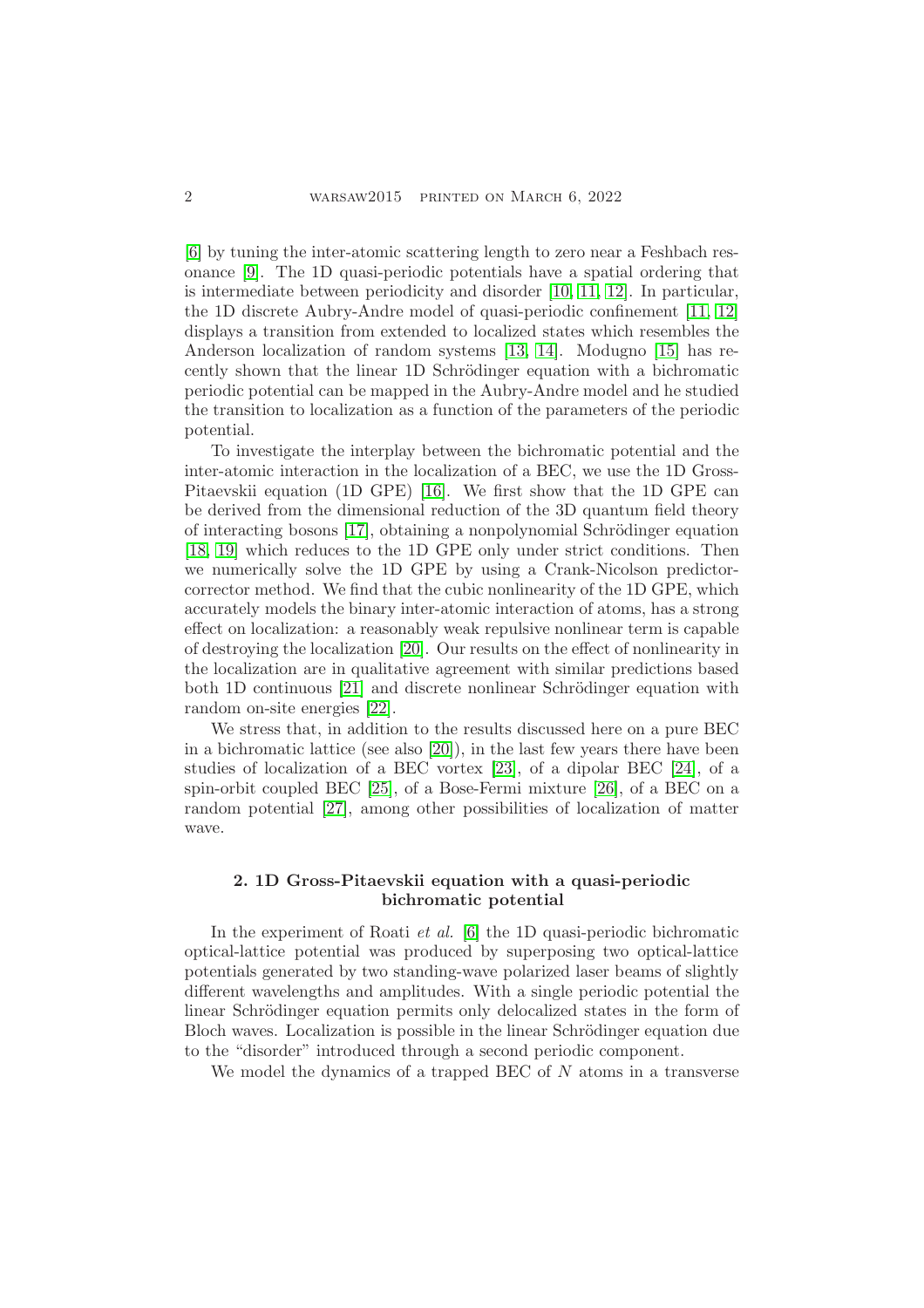harmonic potential of frequency  $\omega_{\perp}$  plus the axial quasi-periodic opticallattice potential by using the following adimensional 1D Gross-Pitaevskii equation (1D GPE) [\[16,](#page-8-15) [20\]](#page-8-19)

<span id="page-2-2"></span>
$$
i\frac{\partial}{\partial t}\phi(z,t) = \left[ -\frac{1}{2}\partial_z^2 + V(z) + g|\phi(z,t)|^2 \right] \phi(z,t) , \qquad (1)
$$

where

<span id="page-2-0"></span>
$$
V(z) = \frac{4\pi^2 s_1}{\lambda_1^2} \cos^2\left(\frac{2\pi}{\lambda_1} z\right) + \frac{4\pi^2 s_2}{\lambda_2^2} \cos^2\left(\frac{2\pi}{\lambda_2} z\right)
$$
 (2)

is the quasi-periodic bichromatic axial potential, with  $\phi(z, t)$  the axial wave function of the Bose condensate normalized to one, i.e.

$$
\int_{-\infty}^{\infty} dz |\phi(z, t)|^2 = 1.
$$
 (3)

Here  $g = 2Na_s/a_{\perp}$  is the dimensionless interaction strength with  $a_s$  the inter-atomic scattering length and  $a_{\perp} = \sqrt{\hbar/(m\omega_{\perp})}$  the characteristic har-monic length of the transverse harmonic confinement [\[20\]](#page-8-19). Moreover,  $2s_i$ ,  $i =$ 1, 2, are the amplitudes of the optical-lattice potentials in units of respective recoil energies  $E_i = 2\pi^2\hbar^2/(m\tilde{\lambda}_i^2)$ , and  $k_i = 2\pi/\lambda_i$ ,  $i = 1, 2$  are the respective wavenumbers,  $\hbar$  is the reduced Planck constant, and m the mass of an atom [\[6,](#page-8-5) [20\]](#page-8-19). The optical potential of wavelength  $\lambda_1$  is used to create a primary lattice that is weakly perturbed by a secondary lattice of wavelength  $\lambda_2$  [\[6,](#page-8-5) [15\]](#page-8-14). Moreover, to obtain "quasi-disorder" the ratio  $\lambda_2/\lambda_1$  should not be commensurable [\[15\]](#page-8-14). In practice we use  $\lambda_2/\lambda_1 = 0.86$  that is close to the experimental value  $\lambda_2/\lambda_1 = 0.835$  [\[6,](#page-8-5) [20\]](#page-8-19).

#### 3. Derivation of the 1D Gross-Pitaevskii equation

Before solving the 1D GPE, let us analyze its derivation from the quantum theory of many-body systems [\[16,](#page-8-15) [28\]](#page-9-0) The quantum many-body Hamiltonian of interacting identical bosons is given by

$$
\hat{H} = \int d^3 \mathbf{r} \; \hat{\psi}^+(\mathbf{r}) \left[ -\frac{1}{2} \nabla^2 + U(\mathbf{r}) \right] \hat{\psi}(\mathbf{r}) \n+ \int d^3 \mathbf{r} \; d^3 \mathbf{r}' \; \hat{\psi}^+(\mathbf{r}) \hat{\psi}^+(\mathbf{r}') W(\mathbf{r}, \mathbf{r}') \hat{\psi}(\mathbf{r}') \hat{\psi}(\mathbf{r})
$$
\n(4)

where  $\hat{\psi}(\mathbf{r},t)$  is the bosonic field operator. In our case the external trapping potential reads

<span id="page-2-1"></span>
$$
U(\mathbf{r}) = \frac{1}{2}(x^2 + y^2) + V(z) , \qquad (5)
$$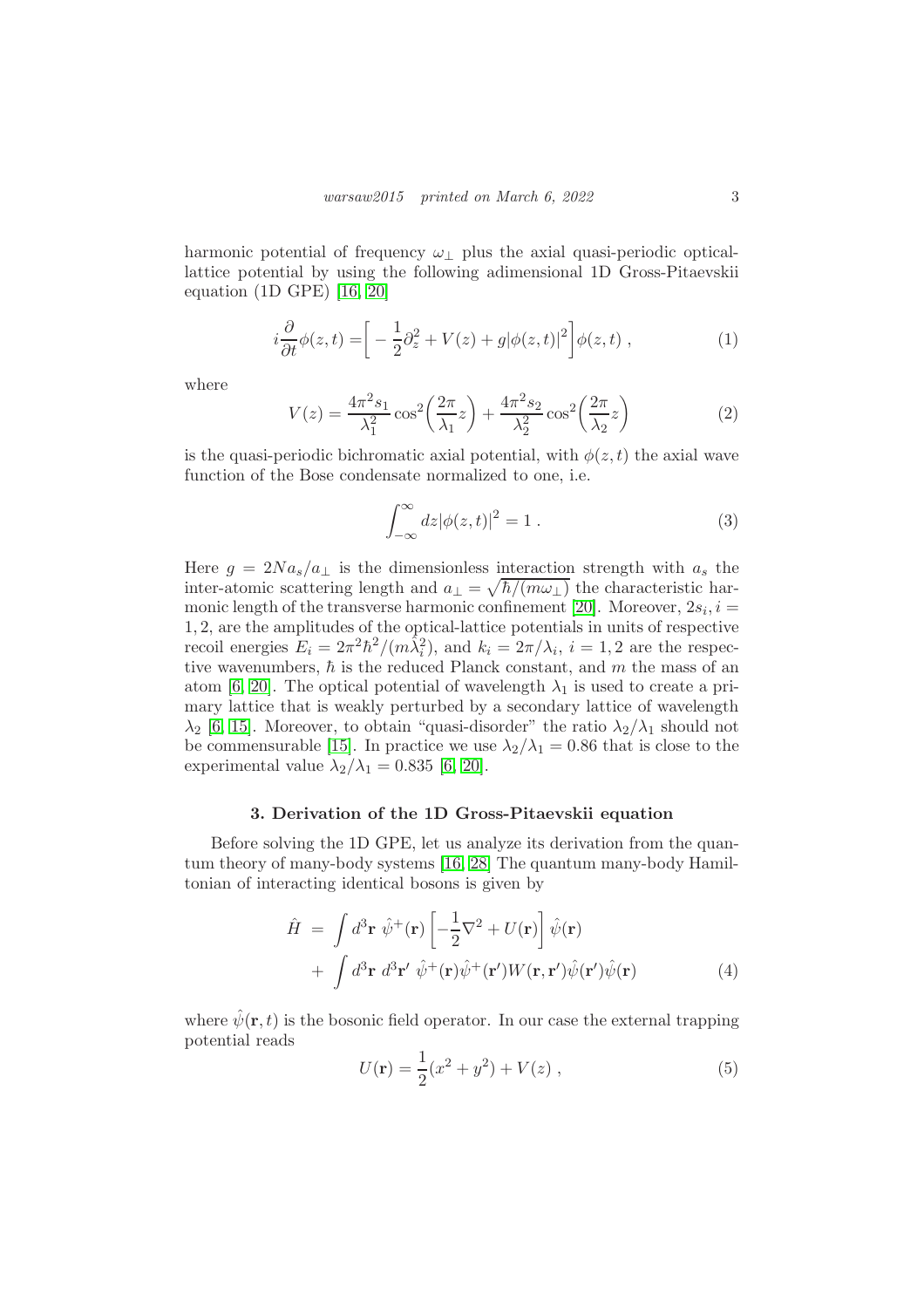corresponding to a harmonic transverse confinement of frequency  $\omega_+$  with characteristic length  $a_{\perp} = \sqrt{\hbar/(m\omega_{\perp})}$  and the axial optical lattice  $V(z)$  of Eq.  $(2)$ .

In addition, due to the fact that the system is made of dilute and ultracold atoms, we consider a contact interaction between bosons, i.e.

<span id="page-3-0"></span>
$$
W(\mathbf{r} - \mathbf{r}') = \gamma \,\delta^{(3)}(\mathbf{r} - \mathbf{r}')
$$
 (6)

with  $\delta^{(3)}(\mathbf{r})$  the Dirac delta function and

$$
\gamma = 2 \frac{a_s}{a_\perp} \tag{7}
$$

the adimensional strength of the boson-boson interaction, proportional to the s-wave scattering length  $a_s$  of the inter-atomic potential  $\hat{W}(\mathbf{r}, \mathbf{r}')$ .

Taking into account Eqs. [\(5\)](#page-2-1) and [\(6\)](#page-3-0), the Heisenberg equation of motion of the field operator

$$
i\frac{\partial}{\partial t}\hat{\psi} = [\hat{\psi}, \hat{H}]
$$
\n(8)

gives

<span id="page-3-1"></span>
$$
i\frac{\partial}{\partial t}\hat{\psi}(\mathbf{r},t) = \left[ -\frac{1}{2}\nabla^2 + \frac{1}{2}\left(x^2 + y^2\right) + V(z) + 2\pi\gamma\hat{\psi}^+(\mathbf{r},t)\hat{\psi}(\mathbf{r},t) \right] \hat{\psi}(\mathbf{r},t) \tag{9}
$$

In the superfluid regime, where the many-body quantum state  $|QS\rangle$  of the system can be approximated by a Glauber coherent state  $|CS\rangle$  of  $\phi(z)$ [\[17,](#page-8-16) [28\]](#page-9-0), i.e. such that

$$
\hat{\psi}(\mathbf{r},t)|CS\rangle = \psi(\mathbf{r},t)|CS\rangle ,\qquad (10)
$$

the Heisenberg equation of motion [\(9\)](#page-3-1) becomes the familiar 3D Gross-Pitaevskii equation (3D GPE) [\[16\]](#page-8-15)

<span id="page-3-2"></span>
$$
i\frac{\partial}{\partial t}\psi(\mathbf{r},t) = \left[-\frac{1}{2}\nabla^2 + \frac{1}{2}\left(x^2 + y^2\right) + V(z) + 2\pi\gamma|\psi(\mathbf{r},t)|^2\right]\psi(\mathbf{r},t), \quad (11)
$$

where  $\psi(\mathbf{r},t)$  is a complex wavefunction normalized to the total number N of bosons, i.e.

$$
\int d^3 \mathbf{r} |\psi(\mathbf{r}, t)|^2 = N . \qquad (12)
$$

The time-dependent 3D GPE [\(11\)](#page-3-2) is the Euler-Lagrange equation of the action functional

$$
S = \int dt \, d^3 \mathbf{r} \, \mathcal{L} \tag{13}
$$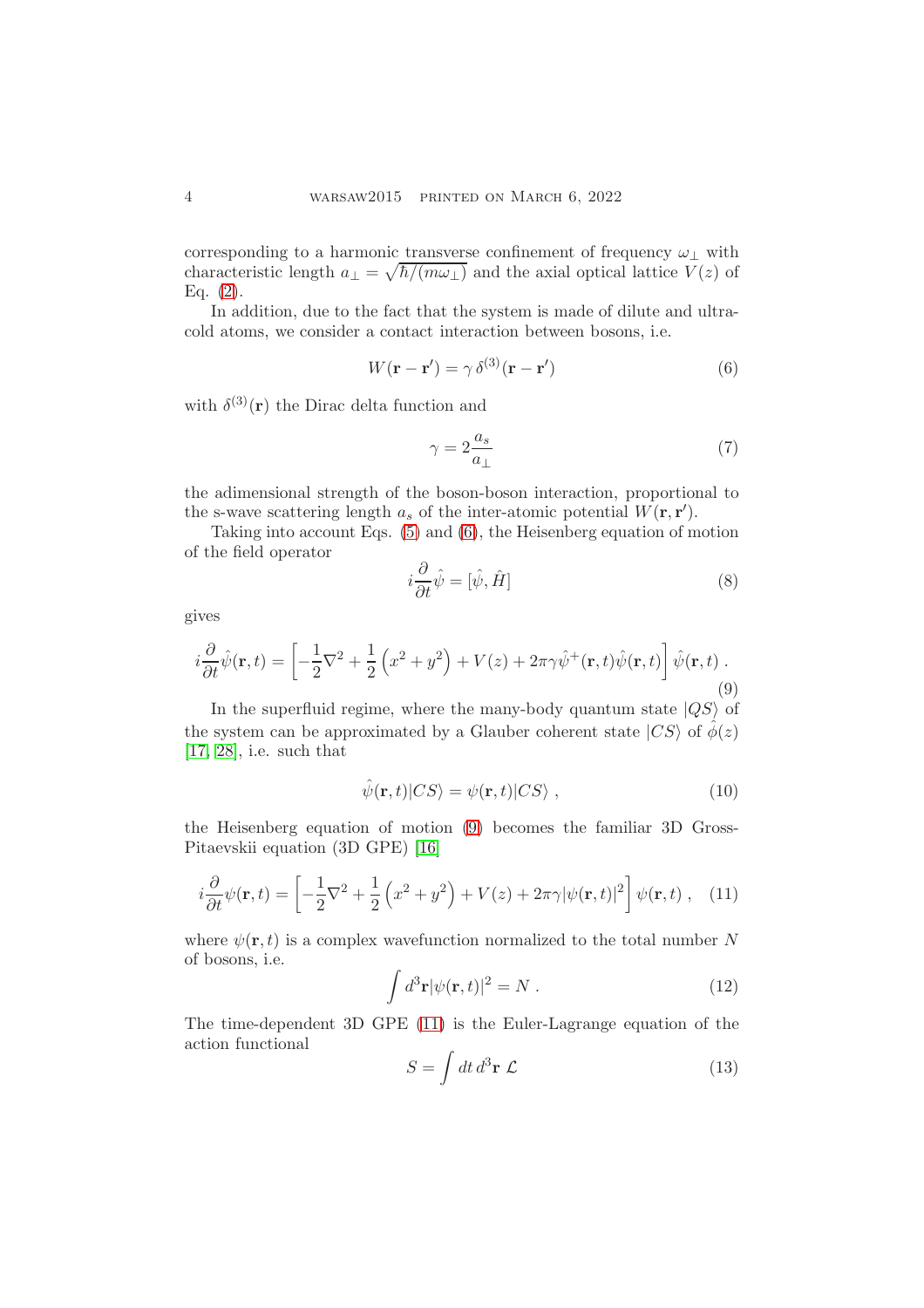with Lagrangian density

$$
\mathcal{L} = \psi^* \left[ i \frac{\partial}{\partial t} + \frac{1}{2} \nabla^2 \right] \psi - \frac{1}{2} \left( x^2 + y^2 \right) |\psi|^2 - V(z) |\psi|^2 - \pi \gamma |\psi|^4 \,. \tag{14}
$$

To perform the dimensional reduction we suppose that

$$
\psi(\mathbf{r},t) = \frac{N^{1/2}}{\pi^{1/2}\sigma(z,t)} \exp\left[-\left(\frac{x^2 + y^2}{2\sigma(z,t)^2}\right)\right] \phi(z,t) ,\qquad (15)
$$

where  $\sigma(z, t)$  and  $\phi(z, t)$  account respectively for the transverse width and for the axial bosonic wavefunction. We apply this Gaussian ansatz to the ac-tion functional of the 3D GPE [\[29\]](#page-9-1). Integrating over  $x$  and  $y$  and neglecting the derivatives of  $\sigma(z, t)$ , we obtain the effective 1D action [\[18\]](#page-8-17)

$$
S_e = \int dt \, dz \, \mathcal{L}_e \tag{16}
$$

with the effective 1D Lagrangian density [\[19\]](#page-8-18)

$$
\mathcal{L}_e = \phi^* \Big[ i \frac{\partial}{\partial t} + \frac{1}{2} \partial_z^2 \Big] \phi - V(z) |\phi|^2 - \frac{1}{2} \left( \frac{1}{\sigma^2} + \sigma^2 \right) |\phi|^2 - \frac{(\partial_z \sigma)^2}{2\sigma^2} |\phi|^2 - \frac{g}{2\sigma^2} |\phi|^4 , \tag{17}
$$

and

$$
g = N\gamma = \frac{2Na_s}{a_\perp} \,. \tag{18}
$$

Calculating the Euler-Lagrange equations of both  $\phi(z,t)$  and  $\sigma(z,t)$  one gets [\[18,](#page-8-17) [19\]](#page-8-18)

<span id="page-4-0"></span>
$$
i\frac{\partial}{\partial t}\phi = \left[ -\frac{1}{2}\partial_z^2 + V(z) + \frac{1}{2}\left(\frac{1}{\sigma^2} + \sigma^2\right) + \frac{g}{\sigma^2}|\phi|^2 \right] \phi ,\qquad (19)
$$

and

$$
\sigma^4 = 1 + g|\phi|^2 + (\partial_z \sigma)^2 + \frac{\sigma^3}{|\phi|^2} \partial_z \left(\frac{\partial_z \sigma}{\sigma^2} |\phi|^2\right) . \tag{20}
$$

Neglecting the spatial derivatives of  $\sigma(z,t)$  (adiabatic approximation) the last equation becomes [\[18\]](#page-8-17)

<span id="page-4-1"></span>
$$
\sigma = \left(1 + g|\phi|^2\right)^{1/4} . \tag{21}
$$

Eqs. [\(19\)](#page-4-0) and [\(21\)](#page-4-1) give the 1D nonpolynomial Schrödinger equation (NPSE)

<span id="page-4-2"></span>
$$
i\frac{\partial}{\partial t}\phi = \left[ -\frac{1}{2}\partial_z^2 + V(z) + \frac{1}{2}\left(\frac{1}{\sqrt{1+g|\phi|^2}} + \sqrt{1+g|\phi|^2}\right) + \frac{g|\phi|^2}{\sqrt{1+g|\phi|^2}} \right] \phi \tag{22}
$$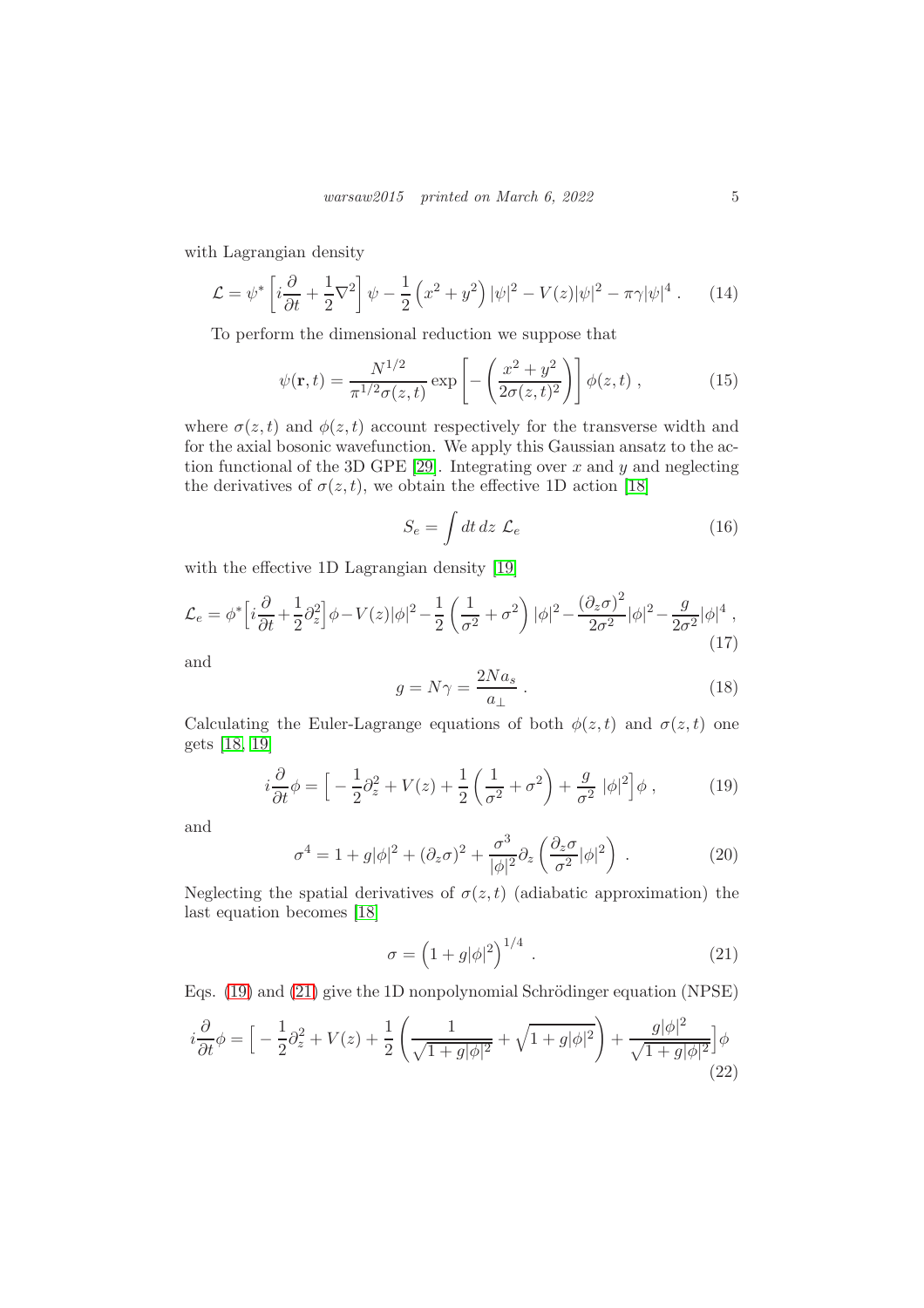we introduced some years ago [\[18\]](#page-8-17). Finally, only under the condition

$$
g|\phi(z,t)|^2 \ll 1\tag{23}
$$

one finds  $\sigma = 1$  (i.e.  $\sigma = a_{\perp}$  is dimensional units) and Eq. [\(19\)](#page-4-0) becomes the 1D GPE, Eq. [\(1\)](#page-2-2). Notice that NPSE, Eq. [\(22\)](#page-4-2), has been used by many authors to study quasi-1D BECs with a transverse width  $\sigma$  not simply equal to the characteristic length  $a_{\perp}$  of the transverse confinement.

We observe that a generalized Lieb-Liniger action functional, which de-scribes also the Tonks-Girardeau regime [\[30\]](#page-9-2), where  $g|\phi|^2 \ll \gamma^2$ , and reduces to the NPSE under the condition  $g|\phi|^2 \gg \gamma^2$ , was derived in Ref. [\[31\]](#page-9-3). Clearly, in the NPSE regime one can distinguish two sub-regimes: the 1D quasi-BEC regime for  $\gamma^2 \ll g |\phi|^2 \ll 1$  where  $\sigma = 1$  and the 3D BEC regime for  $g|\phi|^2 \gg 1$  where  $\sigma = (g|\phi|^2)^{1/4}$  [\[18,](#page-8-17) [31\]](#page-9-3).

#### 4. Numerical Results

We perform the numerical simulation of Eq.  $(1)$  with  $(2)$  employing realtime propagation with Crank-Nicholson discretization scheme [\[32\]](#page-9-4). Because of the oscillating nature of the optical potential [\(2\)](#page-2-0) great care is needed to obtain a precise localized state. The accuracy of the numerical simulation has been tested by varying the space and time steps as well as the total number of space steps. We choose the initial condition

$$
\phi(z,0) = \frac{1}{\pi^{1/4}\eta^{1/2}} e^{-z^2/(2\eta^2)}
$$
\n(24)

with  $\eta = 1$  and imposing vanishing boundary conditions  $\phi(\pm z_B, t) = 0$ with  $z_B = 100$ . We stop the dynamics when a "stationary" configuration is reached. For  $g = 0$  we have numerically verified that a different choice of  $\eta$  in the narrow Gaussian initial wavefunction does not affect the long-time behavior of the evolving wavefunction, which is definitely not Gaussian but a multi-peak localized configuration.

We study the effect of interaction in a BEC of <sup>39</sup>K atoms with scattering length  $a_s = 33a_0 = 1.75$  nm [\[33\]](#page-9-5) (with  $a_0 = 0.5292$  nm, the Bohr radius,) by solving Eq. [\(1\)](#page-2-2) with potential [\(2\)](#page-2-0). In present dimensionless units this will correspond to  $a_s/a_{\perp} = 0.00175$ . The inclusion of the repulsive nonlinear potential term in Eq. [\(1\)](#page-2-2) will reduce the possibility of the appearance of localized bound states.

This is illustrated in Fig. [1](#page-6-0) where we plot the density distribution for  $\lambda_1 = 4, \lambda_2/\lambda_1 = 0.86, s_1 = 2, s_2/s_1 = 0.2$  for potential [\(2\)](#page-2-0) and different  $g =$  $2N\hat{a}/a_{\perp} = (0, 2, 4, 5)$ . The figure shows the following remarkable results: i) for  $g = 0$  the localized state is confined between  $z = \pm 10$ ; for  $g = 2$  the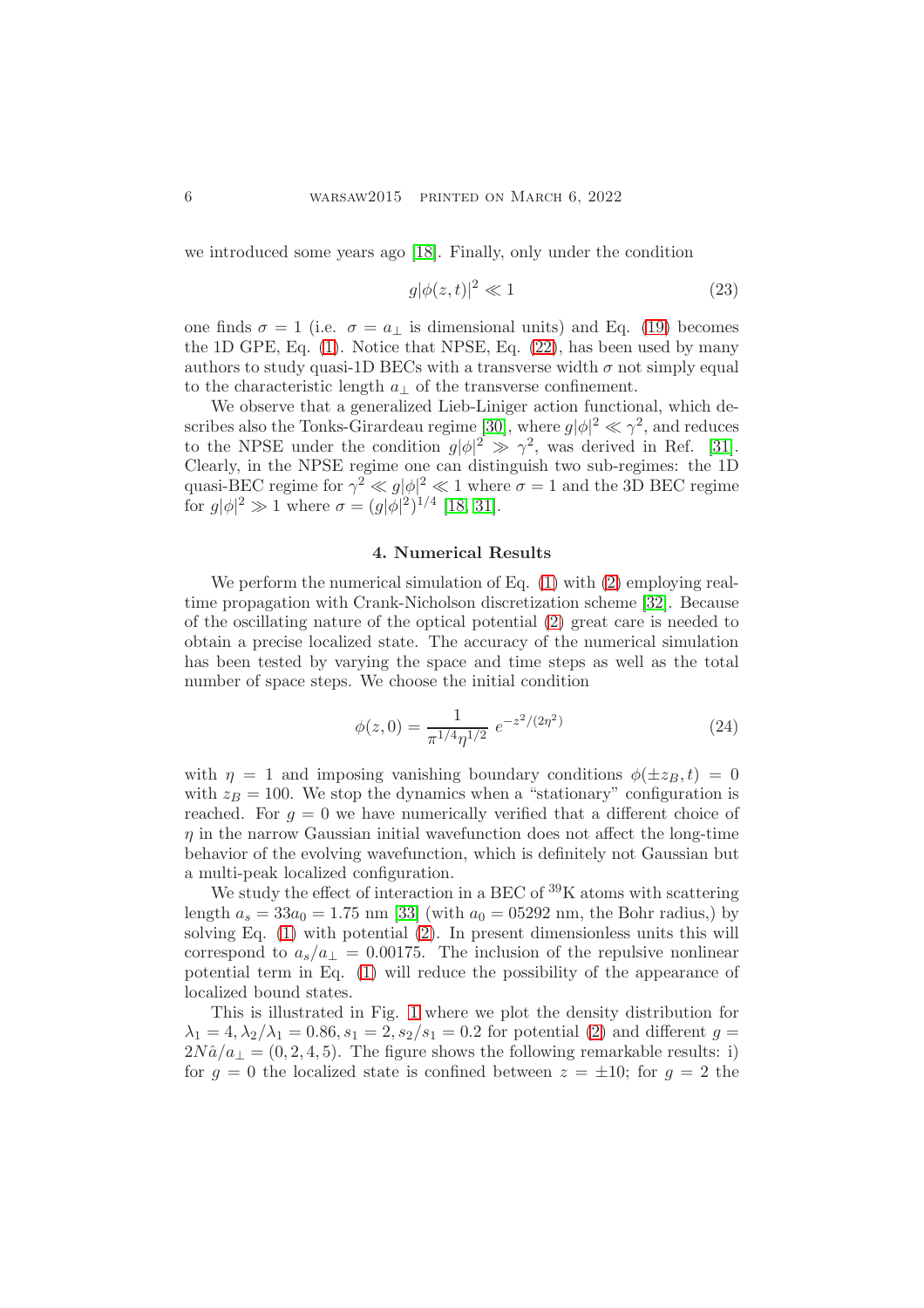

<span id="page-6-0"></span>Fig. 1. Typical density distribution  $\phi^2(z)$  vs. z for an interacting BEC with different values of the interaction strength  $g = 2Na_s/a_{\perp}$ . The quasi-periodic opticallattice potential  $V(z)$ , Eq. [\(2\)](#page-2-0) is plotted in arbitrary units with  $\lambda_1 = 4, \lambda_2/\lambda_1 =$  $0.86, s_1 = 2, s_2/s_1 = 0.2.$  Adapted from [\[20\]](#page-8-19).

matter density is reduced in the central peaks and new peaks appear for larger z values; iii) for  $g = 4$  the matter density is further reduced in the central region and new peaks appear in the form of ondulating tails near the edges; iv) with further increase in the value of  $g$ , the localized states have larger and larger spatial extension and soon the nonlinear repulsion is so large that no localized states are possible and this happens rapidly as g is increased beyond 5.

The nonlinearity in Eq. [\(1\)](#page-2-2) is  $g = 2a_s N/a_\perp$  and for about 1800 <sup>39</sup>K atoms with  $a_s = 0.00175$  [\[33\]](#page-9-5) the nonlinearity has the typical numerical value  $g \approx 6$ . Such a small nonlinearity has a large effect on localization of a  $39K$  BEC and prohibits the localization. However, the number of K atoms can be increased if the scattering length is reduced by varying an external background magnetic field near a Feshbach resonance [\[9\]](#page-8-8).

As g value is increased, the root mean square (rms) size of the BEC increases. For values of  $g$  larger that 5 the localization is fully suppressed, corresponding to the destruction of localization. The increase in the rms size of the localized state with the increase in  $q$  is illustrated in Fig. [2,](#page-7-0) where we plot the rms size vs.  $q$  for potential  $(2)$ , and also for a similar potential where cosines are substituted by sines.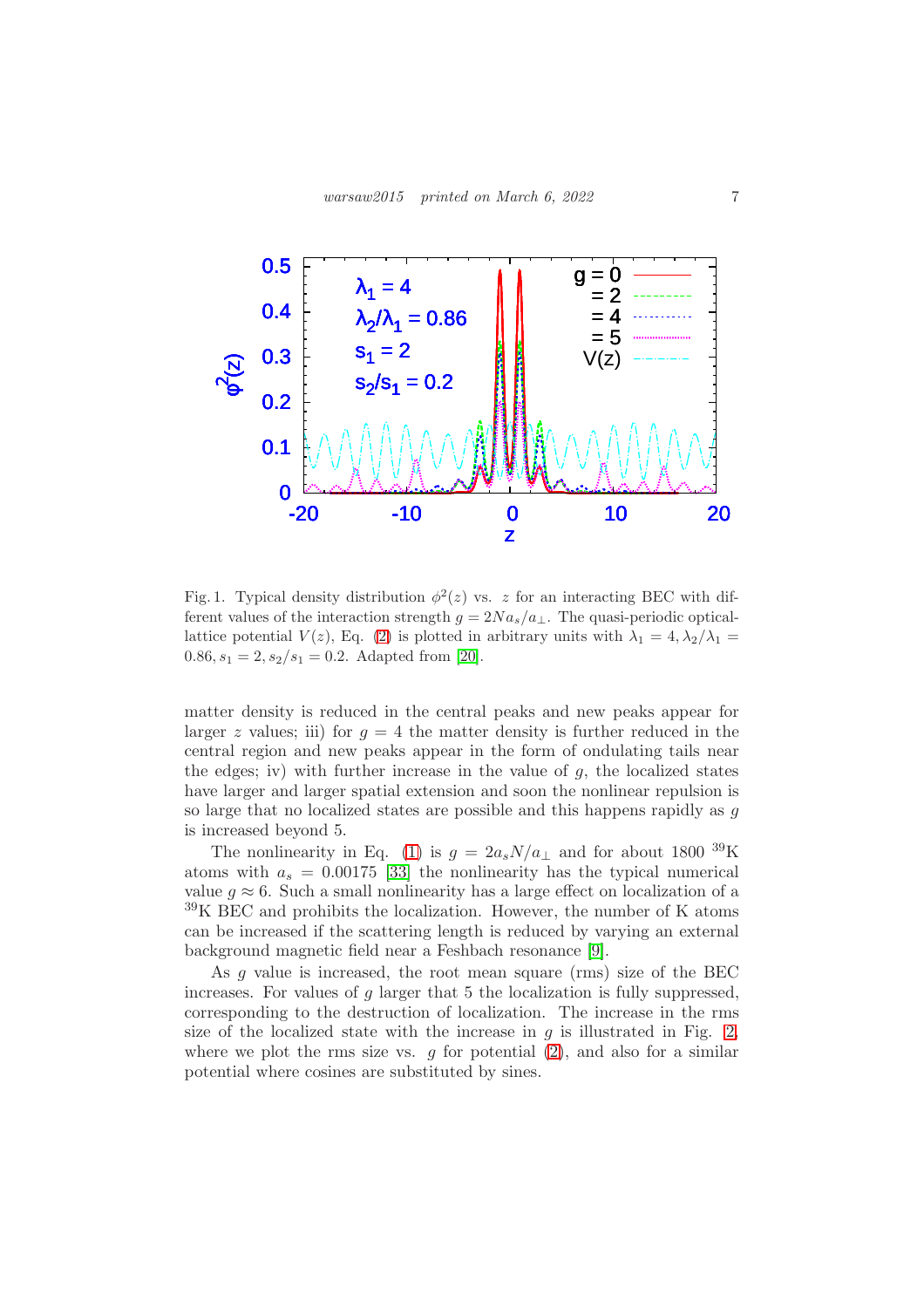

<span id="page-7-0"></span>Fig. 2. The root-mean-square (rms) size vs. interaction strength g of the BEC in the quasi-periodic potential of Eq. [\(2\)](#page-2-0) (cosine), and a similar potential where cosines are substituted by sines (sine), with  $\lambda_1 = 4, \lambda_2/\lambda_1 = 0.86, s_1 = 2, s_2/s_1 = 0.2$ . All quantities plotted are in dimensionless units. Adapted from [\[20\]](#page-8-19).

It should be noted that in the experiment of Roati et al. [\[6\]](#page-8-5) the residual scattering length of <sup>39</sup>K atoms near the Feshbach resonance was  $0.1a_0$  (= 0.0053 nm), e.g., they can vary the scattering length in such small steps. Thus it should be possible experimentally to obtain the curves illustrated in Fig. [2](#page-7-0) and compare them with the present investigation.

### 5. Conclusion

By numerically solving the 1D Gross-Pivaevskii equation (here derived from the many-body quantum field theory through a nonpolynomial Schrödinger equation) we have verified the phenomenon of localization for a non-interacting Bose-Einstein condensate in a quasi-periodic 1D optical-lattice potential prepared by two overlapping polarized standing-wave laser beams. However, we have found that a sufficiently large repulsive atomic interaction destroys the localization. In particular, we have investigated this effect by changing the strength  $g = 2Na_s/a_{\perp}$  of the nonlinearity in the 1D Gross-Pivaevskii equation: as q is gradually increased, the localization is slowly weakened with the localized state extending over a large space domain. Eventually, for g greater than 5 the localization is substantially suppressed.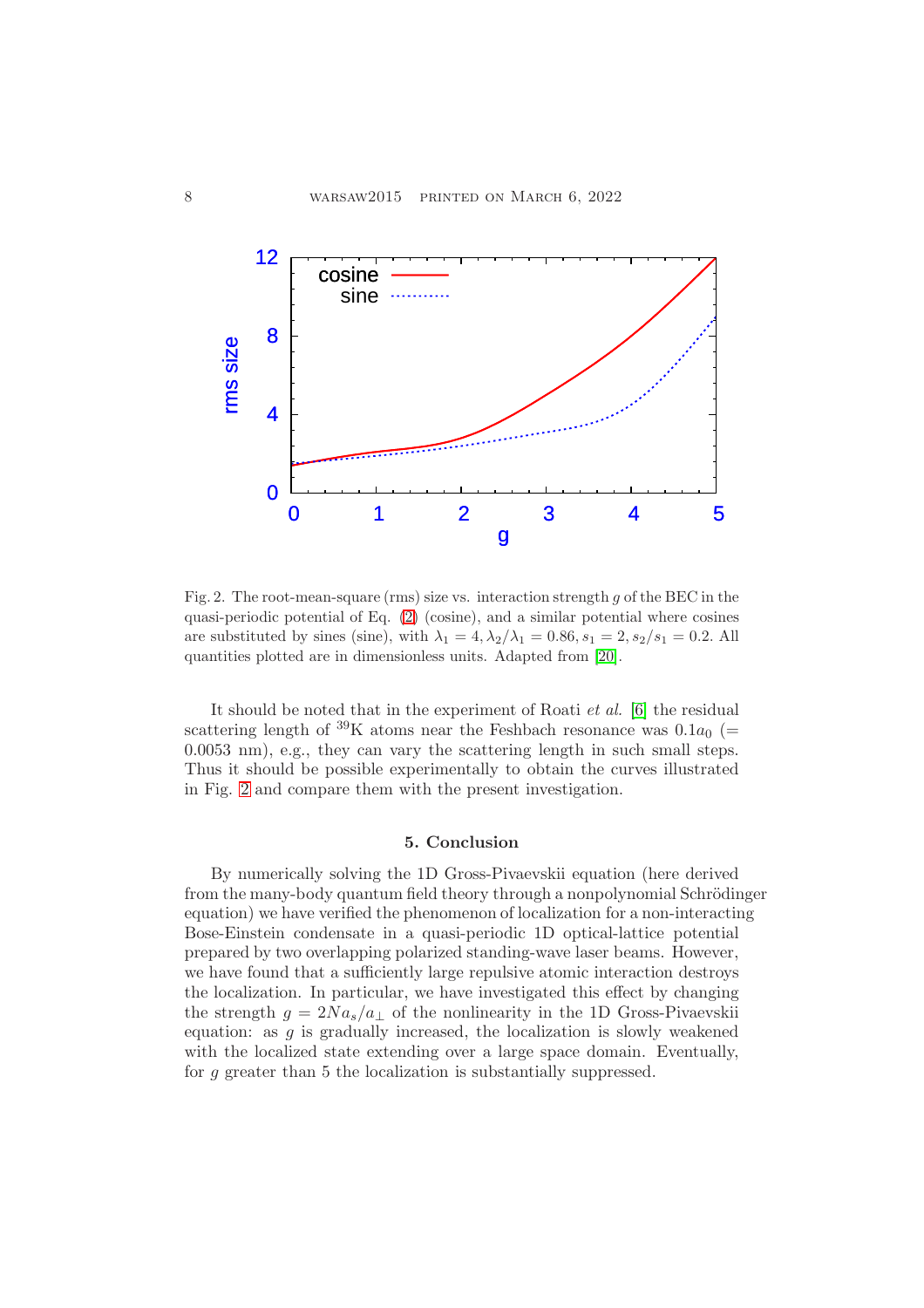#### REFERENCES

- <span id="page-8-1"></span><span id="page-8-0"></span>[1] P. W. Anderson, Phys. Rev. **109**, 1492 (1958).
- [2] D. S. Wiersma et al., Nature 390, 671 (1997); F. Scheffold et al., ibid. 398, 206 (1999).
- <span id="page-8-2"></span>[3] R. Dalichaouch et al., Nature 354, 53 (1991); A. A. Chabanov et al., ibid. 404, 850 (2000).
- <span id="page-8-4"></span><span id="page-8-3"></span>[4] R. L. Weaver *et al.*, Wave Motion **12**, 129 (1990).
- <span id="page-8-5"></span>[5] J. Billy *et al.*, Nature **453**, 891 (2008).
- <span id="page-8-6"></span>[6] G. Roati *et al.*, Nature **453**, 895 (2008).
- <span id="page-8-7"></span>[7] J. Chabé et al., Phys. Rev. Lett. **101**, 255702 (2008).
- [8] E. E. Edwards, M. Beeler, T. Hong, and S. L. Rolston, Phys. Rev. Lett. 101, 260402 (2008).
- <span id="page-8-9"></span><span id="page-8-8"></span>[9] S. Inouye, M. R. Andrews, J. Stenger et al., Nature 392, 151 (1998).
- <span id="page-8-10"></span>[10] P.G. Harper, Proc. Phys. Soc. Lond. A 68, 874 (1955).
- <span id="page-8-11"></span>[11] S. Aubry and G. Andre, Ann. Isr. Phys. Soc. 3, 33 (1980).
- <span id="page-8-12"></span>[12] D.J. Thouless, Phys. Rev. B **28**, 4272 (1983).
- [13] L. Sanchez-Palencia et al., Phys. Rev. Lett.  $98$ , 210401 (2007); D. Clément et al., ibid. 95, 170409 (2005); J. E. Lye et al., ibid. 95, 070401 (2005).
- <span id="page-8-13"></span>[14] B. Damski et al., Phys. Rev. Lett. **91**, 080403 (2003); T. Schulte et al., *ibid.* 95, 170411 (2005).
- <span id="page-8-15"></span><span id="page-8-14"></span>[15] M. Modugno, New. J. Phys. **11**, 033023 (2009).
- [16] V.P. Pitaevskii and S. Stringari, Bose-Einstein Condensation (Oxford Univ. Press, Oxford, 2003).
- <span id="page-8-17"></span><span id="page-8-16"></span>[17] L. Barbiero and L. Salasnich, Phys. Rev. A 89, 063605 (2014).
- [18] L. Salasnich, Laser Phys. 12, 198 (2002); L. Salasnich, A. Parola, and L. Reatto, Phys. Rev. A 65, 043614 (2002); L. Salasnich, J. Phys. A: Math. Theor. 42, 335205 (2009).
- <span id="page-8-19"></span><span id="page-8-18"></span>[19] L. Salasnich, B.A. Malomed, and F. Toigo, Phys. Rev. A 76, 063614 (2007).
- <span id="page-8-20"></span>[20] S.K. Adhikari and L. Salasnich, Phys. Rev. A 80, 023606 (2009).
- [21] T. Schulte, S. Drenkelforth, J. Kruse, R. Tiemeyer, K. Sacha, J.Zakrzewski, M. Lewenstein, W. Ertmer, and J. J. Arlt, New J. Phys. 8, 230 (2006).
- <span id="page-8-21"></span>[22] A.S. Pikovsky and D.L. Shepelyansky, Phys. Rev. Lett. **100**, 094101 (2008); S. Flach, D.O. Krimer, and Ch. Skokos, Phys. Rev. Lett. 102, 024101 (2009).
- <span id="page-8-23"></span><span id="page-8-22"></span>[23] S.K. Adhikari, Phys. Rev. A 81, 043636 (2010).
- [24] P. Muruganandam, R. Kishor Kumar, and S.K. Adhikari, J. Phys. B 43, 205305 (2010).
- <span id="page-8-25"></span><span id="page-8-24"></span>[25] Y. Cheng, G. Tang, and S.K. Adhikari, Phys. Rev. A 89, 063602 (2014).
- <span id="page-8-26"></span>[26] Y. Cheng and S.K. Adhikari, Phys. Rev. A **84**, 023632 (2011).
- [27] Y. Cheng and S.K. Adhikari, Phys. Rev. A **82**, 013631 (2010).